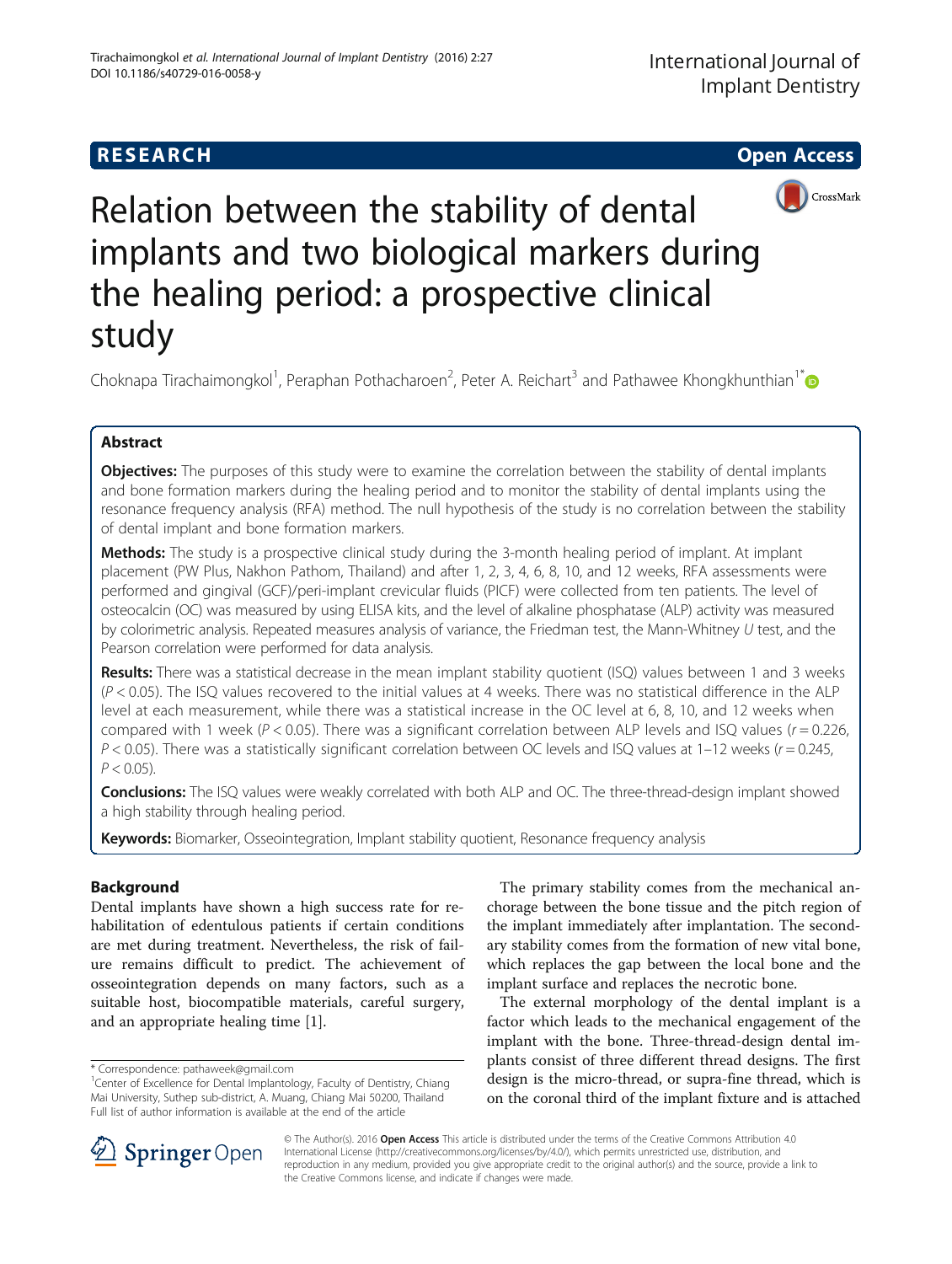to the cortical bone. These small, fine threads are designed for force distribution, an increase in the bone-implant contact area and a decrease in the force concentration at the abutment-implant connection area. The second design is the reverse buttress thread, which is on the middle third of the implant fixture. This design increases the retention between the implant and spongy bone and produces resistance to compressive force. The third design, the condensed thread, is located at the apical third of the implant fixture. The thinness at the beginning of this thread and an increase in thickness along the implant fixture are designed for the soft spongy bone condensability [\[2](#page-9-0)].

Osseointegration, a continuous process, represents the coupling of the osteoclast and osteoblast activity for bone repair, formation, and adaptation to function [\[3](#page-9-0), [4](#page-9-0)]. Implant-bone integration is separated into three phenomena. The first phenomenon is distance osteogenesis. Distance osteogenesis means that bone formation takes place from the local bone toward the implant surface. This event is anticipated to happen in cortical bone healing [\[5](#page-9-0)]. The second phenomenon is contact osteogenesis, in which bone formation takes place from the implant surface toward the local bone. This osteogenesis consists of the early phase of osteogenic cell migration, osteoconduction, and de novo bone formation. The de novo bone formation at a solid surface has four stages. The first stage is secretion of the two noncollagenous proteins, osteopontin, and bone sialoprotein. The second stage is calcium phosphate nucleation, which consists of the calcium binding at the calcium binding sites of these proteins. The third stage is the crystal growth phase. The last stage of de novo bone formation is derived from collagen production and subsequent collagen mineralization. Finally, bone remodeling is the third phenomenon of implant-bone integration [[6\]](#page-9-0).

Osteocalcin (OC) is the most plentiful noncollagenous protein of the bone matrix. It is secreted from odontoblasts, osteocytes, and osteoblasts, in order to bind hydroxyapatite and calcium during matrix mineralization [[7\]](#page-9-0). It is one of the serological markers in the bone formation process. Numerous studies have shown increased OC levels in bone formation. However, increased OC level relates more to osteoid formation than matrix mineralization during bone formation [[8](#page-9-0)–[10\]](#page-9-0). Alkaline phosphatase (ALP) is a membrane-bound glycoprotein. Its function is catalyzing the hydrolysis of phosphate monoesters at a basic pH level. Bone-specific alkaline phosphatase (BALP) is known to be involved in bone calcification. It is secreted by osteoblasts to provide a high phosphate concentration at the osteoblast cell surface during bone mineralization [[11\]](#page-9-0).

The measurement of implant stability is based on the clinical, histological, biomechanical, and biochemical approaches. The resonance frequency analysis (RFA), a noninvasive clinical implant stability measurement, has been used in many studies. Meta-analysis of 47 studies has revealed a statistically significant correlation between RFA and insertion torque [\[12](#page-9-0)]. Numerous clinical studies have used the resonance frequency analysis technique on various implant designs to determine implant stability during the osseointegration period [[13](#page-9-0)–[20\]](#page-9-0). Evaluation of peri-implant crevicular fluid (PICF), a noninvasive, clinical, biochemical approach has been used to assess and to predict the peri-implant tissue loss [\[21](#page-10-0), [22](#page-10-0)].

The purposes of this study were to examine the correlation between the stability of dental implants and bone formation markers during the healing period and to monitor the stability of dental implants during a 3 month period using the resonance frequency analysis method. The null hypothesis of the study is no correlation between the stability of dental implant and bone formation markers. Due to the three-thread-design of the implants, the authors also aim to measure the average implant stability quotient using RFA during the healing period.

# Methods

The study is a prospective clinical study during the 3 month healing period of implant. The study was approved by the Human Experimentation Committee, Faculty of Dentistry, Chiang Mai University. The study outline is shown in Fig. [1](#page-2-0).

# **Patients**

Ten patients, who were partially edentulous in the mandibular posterior region for whom a single nonsubmerged implant was planned, participated in this study. All of them presented at the Center of Excellence for Dental Implantology, Faculty of Dentistry, Chiang Mai University, Thailand, between February and August 2015. The inclusion and exclusion criteria were shown in Table [1.](#page-2-0)

At the examination, the patients were informed about the study's purposes, procedures, and possible risks and signed an informed consent. Scaling of all the teeth and oral hygiene instructions were performed for each patient.

### Surgical procedure

All surgical procedures were completed by the same implant surgeon. After clinical and radiographic examination, the latter using periapical, panoramic and cone beam computed tomography images, and 2 g of amoxicillin for antibiotic prophylaxis were administered to the patients 1 hour before surgery. One PW Plus® implant (PW Plus, Nakhon Pathom, Thailand) per patient was placed in the mature bone at bone level under local anesthesia (4% articaine with epinephrine 1:100,000).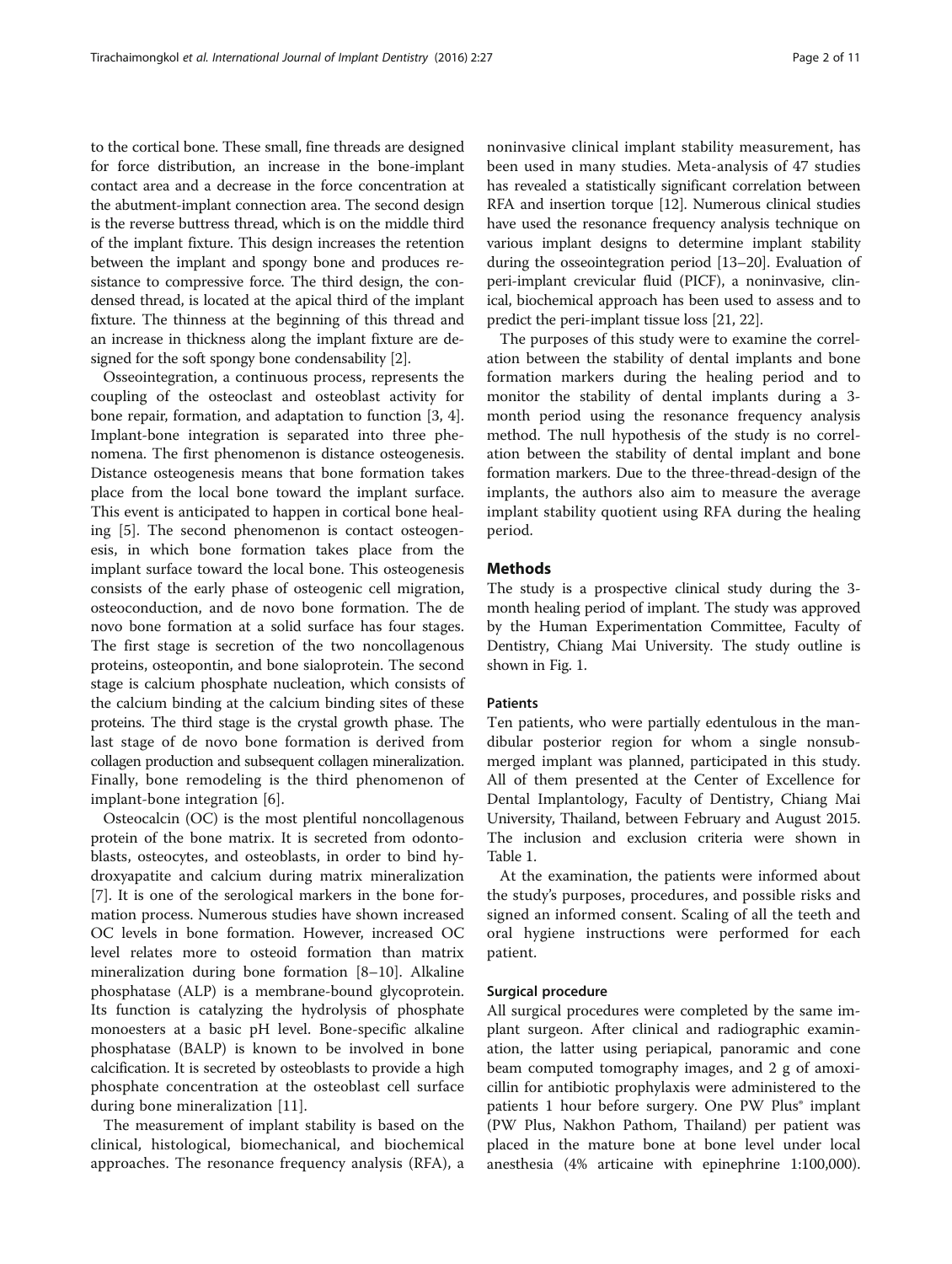<span id="page-2-0"></span>

Midcrestal and sulcular incisions around the teeth were performed at the implant site. After full-thickness mucoperiosteal flap elevation, implant bed preparation was started by using custom surgical stents. Ten PW Plus® implants were placed according to the manufacturer's recommendations. After implant insertion and stability measurement, the smooth (polished) healing abutment was screwed to the implant and the flaps were sutured using 4-0 polypropylene suture material. As post-operative instructions, the patients were asked to abstain from mechanical plaque control at the surgical sites, 0.12% chlorhexidine mouthwash was prescribed for microbial control, and 400 mg ibuprofen for analgesia.

#### RFA assessments

At implant placement and after 1, 2, 3, 4, 6, 8, 10, and 12 weeks, RFA assessments were performed using the Osstell® ISQ (Integration Diagnostics AB, Goteborg, Sweden) according to the manufacturer's instructions. A Smartpeg<sup>™</sup> (type 47) (Integration Diagnostics AB) was screwed to the implant using a Smartpeg mount. After Smartpeg mount removal, the RFA assessment was performed with the measurement probe on the handheld Osstell® ISQ instrument. The measurement probe was held close to the top of the SmartPeg without touching it until the instrument emitted a beeping sound and the implant stability quotient (ISQ) value presented. Two

| Inclusion criteria                                                                                                   | Exclusion criteria                                                                        |
|----------------------------------------------------------------------------------------------------------------------|-------------------------------------------------------------------------------------------|
| Patients aged 25-65 years                                                                                            | Presence of periodontal disease or periapical lesions                                     |
| Ability to participate in this study                                                                                 | History of bone augmentation at the implant site in the past 6 months                     |
| No systemic diseases (e.g., diabetes, osteoporosis, hypertension, etc.)                                              | History of tooth extraction at the implant site in the past 6 months                      |
| Nonsmokers                                                                                                           | A need for submersion of an implant                                                       |
| No contraindication for minor oral surgery                                                                           | Requirement for grafting of bone or soft tissue at the time of implant<br>insertion       |
| No psychosis or psychiatric disorders                                                                                | Pregnancy or positive to pregnancy test                                                   |
| No uncontrolled bleeding disorders                                                                                   | Postmenopausal women                                                                      |
| No bisphosphonate, hormone replacement, or corticosteroid drug use                                                   | Physical disorders which would interfere with the ability to maintain oral<br>health care |
| No anti-inflammatory drug use for 6 months before surgery                                                            |                                                                                           |
| Never received radiotherapy of the head and neck region                                                              |                                                                                           |
| Adequate oral hygiene (average modified sulcus bleeding index $\leq 1$ ,<br>average modified plaque index $\leq$ 1)  |                                                                                           |
| Adequate bone volume to achieve the plan without other surgery<br>(bone height $\geq$ 12 mm, bone width $\geq$ 7 mm) |                                                                                           |
| Existing healthy contralateral posterior mandibular tooth                                                            |                                                                                           |

Table 1 Inclusion and exclusion criteria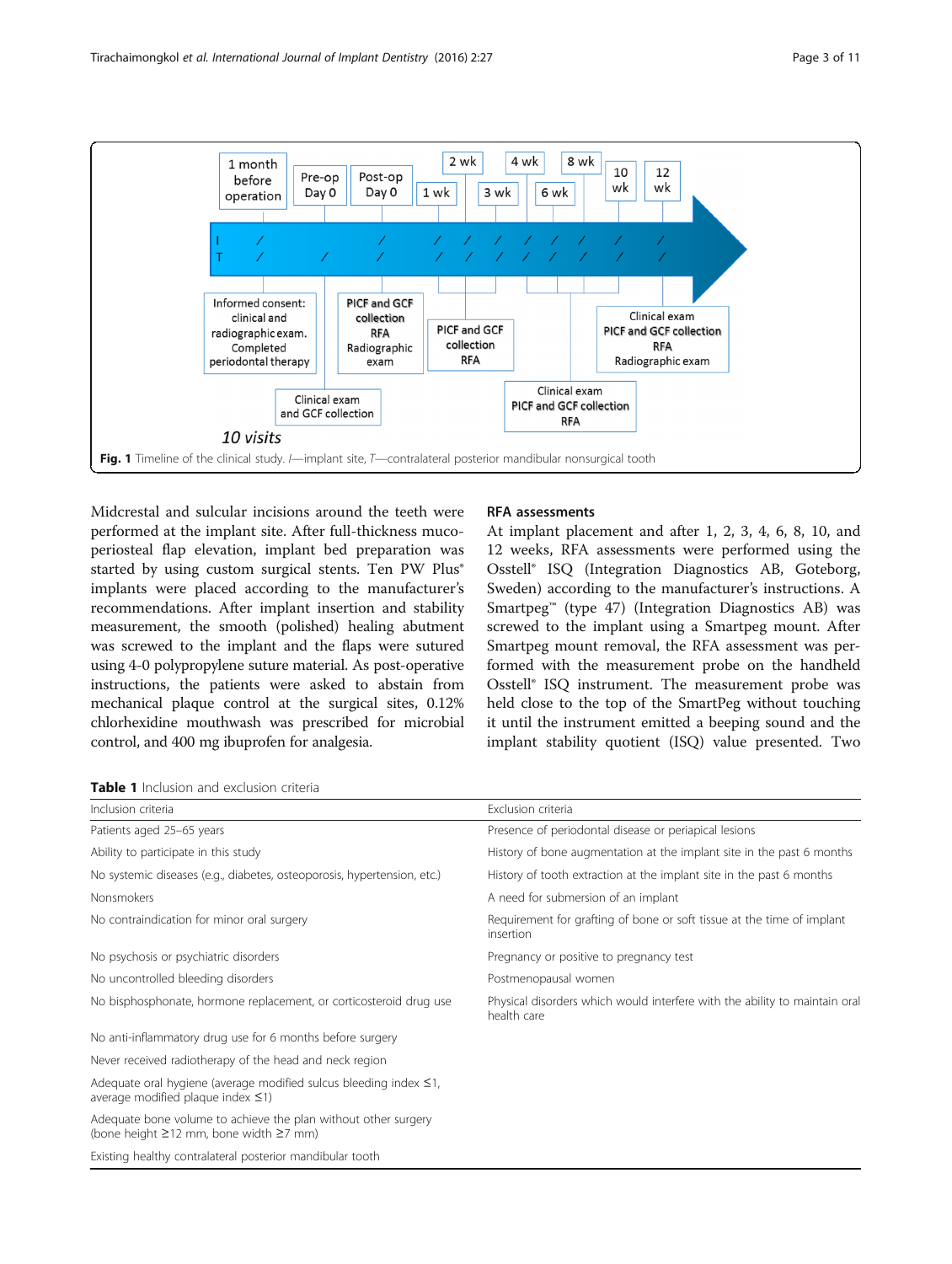<span id="page-3-0"></span>Table 2 Profile of patients

| Patient no.    | Age | Sex    | Position <sup>a</sup> | Bone quality <sup>b</sup> |
|----------------|-----|--------|-----------------------|---------------------------|
| 1              | 34  | Female | 46                    | 3                         |
| $\overline{2}$ | 38  | Female | 36                    | 3                         |
| $\overline{3}$ | 43  | Female | 37                    | 3                         |
| $\overline{4}$ | 64  | Male   | 46                    | 2                         |
| 5              | 30  | Female | 47                    | 3                         |
| 6              | 48  | Female | 36                    | 2                         |
| 7              | 57  | Male   | 36                    | 3                         |
| 8              | 28  | Female | 46                    | 3                         |
| 9              | 33  | Male   | 46                    | 2                         |
| 10             | 49  | Female | 46                    | 3                         |

<sup>a</sup>FDI tooth-numbering system

b Lekholm et al. [\[36](#page-10-0)] bone classification

measurements were performed, one from the buccal direction and one from the mesial direction. The two ISQ values were recorded.

# GCF and PICF sample collection

To observe the level of two bone formation biomarkers (alkaline phosphatase and osteocalcin) during the osseointegration period compared with control group using GCF from the first molar of the contralateral side of implant position, the sample collection of GCF was performed before the surgical procedure, immediately after the surgical operation and after 1, 2, 3, 4, 6, 8, 10, and 12 weeks. The PICF sample collection was performed immediately after the surgical operation and after 1, 2, 3, 4, 6, 8, 10, and 12 weeks by a single trained operator. PICF samples were collected from the buccal side of the implant healing abutment, and GCF samples were collected from the buccal side of the contralateral nonsurgical tooth. The GCF/PICF collecting techniques were modified from the method of Ciantar and Caruana [[23\]](#page-10-0). Before collecting the samples, the sites were isolated with cotton rolls, supragingival plaque was removed by probe, and tissues were kept dry by gentle air flow. Paper strips (Periopaper, Oraflow, Smithtown, NY, USA) were inserted into the sulcus until resistance was

felt and left in place for 30 s. The volume of fluid was immediately measured by Periotron 8000 (Periotron, Oraflow). The paper strips containing the GCF/PICF sample were kept in a 1.5-ml Eppendorf tube. The tube was labeled and kept on ice and then was transferred to −80 °C for storage until the analysis was performed.

# Sample preparation and analysis

GCF/PICF in the Periopaper strip was eluted by adding 320 μl quantity of phosphate-buffered saline (PBS) into the sample tube and incubated at 4 °C, overnight. The eluted protein solution from each gingival fluid sample was used for the biochemical analysis.

Total protein in the gingival fluid sample was measured by the Bradford analysis [[24](#page-10-0)]. Briefly, a 10 μl volume of sample or protein standard (0–500 μg/ml) was added into each well of a 96-well microplate and then 200 μl of Bradford working reagent were added to each well. The microplate was shaken for 5 min. After that, the absorbance was measured at 620 nm. The concentrations of total protein in the samples were detected and calculated from a standard curve.

The level of OC was measured by using commercially available ELISA kits (Human Osteocalcin Quantikine ELISA Kit, R&D Systems, Inc., Minneapolis, MN, USA) according to the manufacturer's instructions. A 100 μl volume of Assay Diluent RD1-117 (R&D Systems) was added into each well of the microplate and then 50 μl of standard (0–64 ng/ml) or sample was added to each well. The microplate was incubated for 2 h at room temperature on a horizontal orbital microplate shaker (Labnet International, Inc., Edison, NJ, USA) set at 500 rpm. After that, the solutions were aspirated and each well was washed with 400 μl of Wash Buffer (R&D Systems). This step was repeated three times for a total of four washes. Then, 200 μl of Human Osteocalcin Conjugate were added into each well, and the solutions were incubated for 2 h at room temperature on the shaker. After that, the solutions were aspirated and washed again. A 200 μl volume of substrate solution (tetramethylbenzidine) was added into each well, and the solutions were incubated for 30 min at room

Table 3 ISQ values according to gender and bone quality

| <b>Table 3</b> DQ values according to genuer and bone quality |                              |                              |                            |                 |                 |                 |                 |                 |
|---------------------------------------------------------------|------------------------------|------------------------------|----------------------------|-----------------|-----------------|-----------------|-----------------|-----------------|
| Day 0                                                         | 1 week                       | 2 weeks                      | 3 weeks                    | 4 weeks         | 6 weeks         | 8 weeks         | 10 weeks        | 12 weeks        |
| $77.0 \pm 1.32$                                               | $65.6 \pm 2.70$ <sup>a</sup> | $70.5 \pm 2.03$ <sup>a</sup> | $72.1 + 1.64$ <sup>a</sup> | $74.2 + 1.65$   | $76.1 \pm 1.33$ | $78.1 \pm 1.38$ | $78.2 + 1.32$   | $79.6 \pm 1.06$ |
|                                                               |                              |                              |                            |                 |                 |                 |                 |                 |
| $77.0 \pm 0.58$                                               | $59.7 + 4.62$                | $71.7 + 3.24$                | $75.0 + 1.89$              | $75.3 + 3.92$   | $77.8 + 2.17$   | $80.2 + 3.44$   | $78.2 \pm 3.35$ | $79.5 \pm 2.78$ |
| $77.0 + 1.92$                                                 | $68.1 + 3.00$                | $70.0 + 2.68$                | $70.8 + 2.08$              | $73.7 + 1.88$   | $75.3 + 1.67$   | $77.2 + 1.40$   | $78.2 + 1.46$   | $79.6 \pm 1.13$ |
|                                                               |                              |                              |                            |                 |                 |                 |                 |                 |
| $79.3 \pm 1.86$                                               | $60.7 \pm 3.77$              | $67.7 + 4.60$                | $74.5 + 1.89$              | $73.3 + 3.32$   | $76.0 + 2.02$   | $78.7 + 3.37$   | $77.3 + 3.09$   | $78.2 \pm 2.20$ |
| $76.0 \pm 1.64$                                               | $67.7 \pm 3.34$              | $71.7 \pm 2.23$              | $71.0 \pm 2.15$            | $74.6 \pm 2.05$ | $76.1 + 1.79$   | $77.9 + 1.56$   | $78.6 + 1.51$   | $80.1 \pm 1.22$ |
|                                                               |                              |                              |                            |                 |                 |                 |                 |                 |

<sup>a</sup>Lekholm et al. [[36\]](#page-10-0) bone classification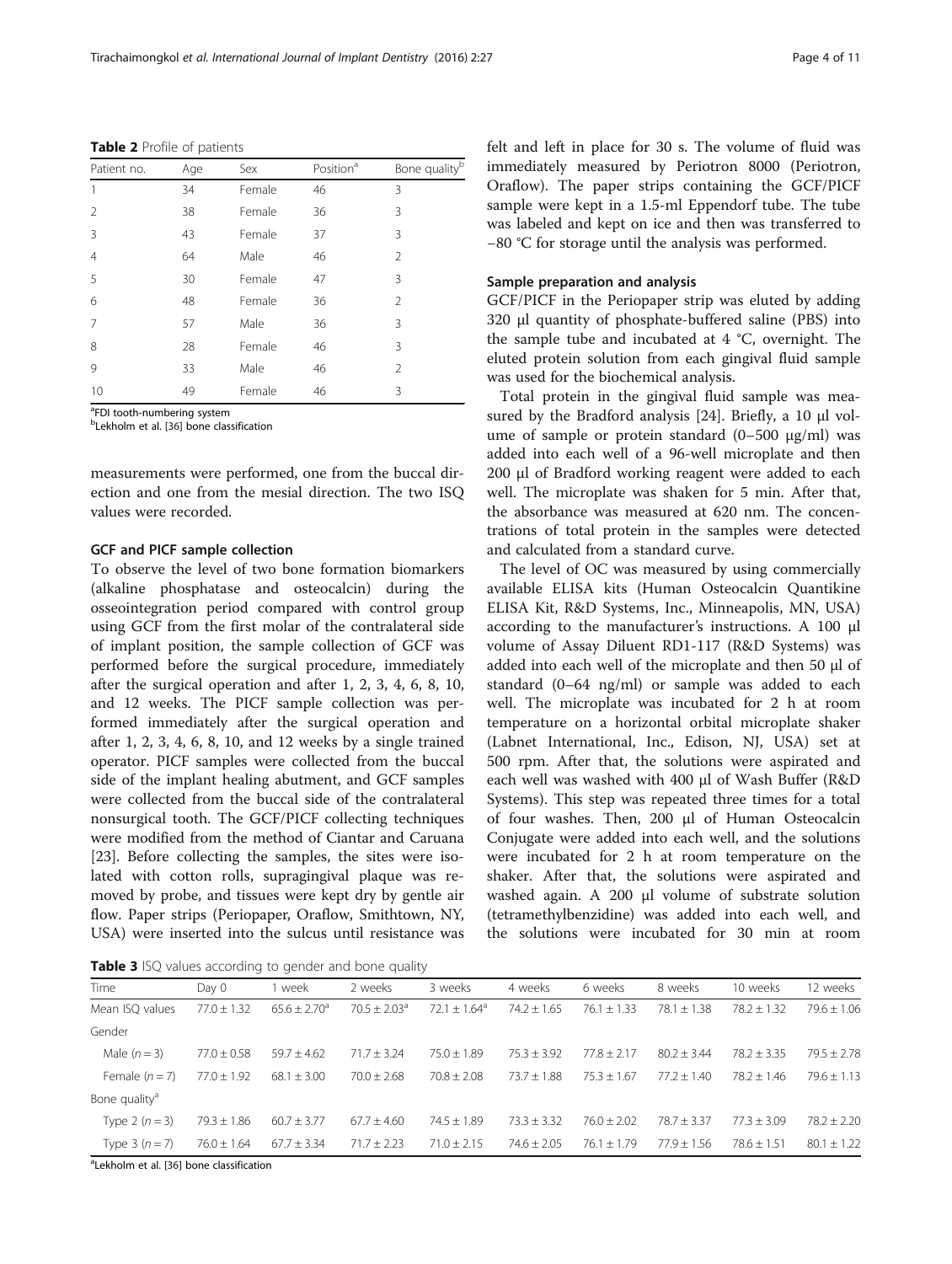<span id="page-4-0"></span>

temperature on the bench-top. Next, 50 μl of stop solution (2 N sulfuric acid) were added into each well. The color in the wells changed from blue to yellow. After that, the color solution in each well was measured at 450/540 nm within 30 min. The OC level in each sample was calculated from a standard curve and normalized by total protein.

The level of the ALP activity was measured by colorimetric analysis. Briefly, 80 μl of sample solution were added into each well of a 96-well microplate, and then a mixture of 100 μl phosphate substrate solution (p-nitrophenyl phosphate) and 20 μl 1.5 M alkali buffer solution were added to each well. The microplate was incubated at 37 °C for 1 h. Next, 50 μl of stop solution (1 M NaOH) were added into each well. After that, the absorbance was measured at 620 nm. Known concentrations of ALP product (p-nitrophenol) were prepared with the dilutions ranging from 0 to 250 μM. The activity of ALP in the samples were calculated from a standard curve and normalized by total protein.

#### Data analysis

Data were analyzed by using SPSS 17.0 software (SPSS Inc., Chicago, IL, USA). Repeated measures analysis of variance was performed to evaluate the change in the ISQ values at each measurement. The independent samples t test was used to investigate the differences in implant stability in the patients' gender and bone quality. The Friedman test, followed by the Wilcoxon signed-rank test, was used to examine the differences in the crevicular fluid volume, the OC, or the ALP levels in each measurement. The Mann-Whitney *U* test was used to analyze the differences between the biomarker levels in the control and the test groups. The correlations between OC or ALP levels and ISQ values were calculated using the Pearson correlation coefficient. P values <0.05 were considered statistically significant.

# Results

Ten patients, seven females, and three males, aged  $42.4 \pm 11.99$  years (range, 28 to 64 years), with either a first mandibular or second mandibular molar edentulous area, who required a single nonsubmerged implant participated in this study, as shown in Table [2.](#page-3-0) The implants used for all patients were 10 mm long and 5 mm in diameter. All patients completed the follow-up. None of the implants failed during the study period.

Table 4 Crevicular fluid volume

| <b>TUDIC T</b> CICVICUM TIUM VOIUTTE |            |            |            |            |            |            |            |            |            |
|--------------------------------------|------------|------------|------------|------------|------------|------------|------------|------------|------------|
| Time                                 | Dav 0      | week       | 2 weeks    | 3 weeks    | 4 weeks    | 6 weeks    | 8 weeks    | 10 weeks   | 12 weeks   |
| Median (interquartile range)         |            |            |            |            |            |            |            |            |            |
| CF volume (µl)                       |            |            |            |            |            |            |            |            |            |
| Tooth (control)                      | 0.20(0.23) | 0.26(0.25) | 0.19(0.20) | 0.19(0.50) | 0.17(0.33) | 0.18(0.08) | 0.13(0.24) | 0.23(0.42) | 0.20(0.17) |
| Implant (test)                       | 0.26(0.30) | 0.25(0.41) | 0.16(0.21) | 0.17(0.19) | 0.18(0.33) | 0.13(0.14) | 0.10(0.09) | 0.10(0.17) | 0.12(0.21) |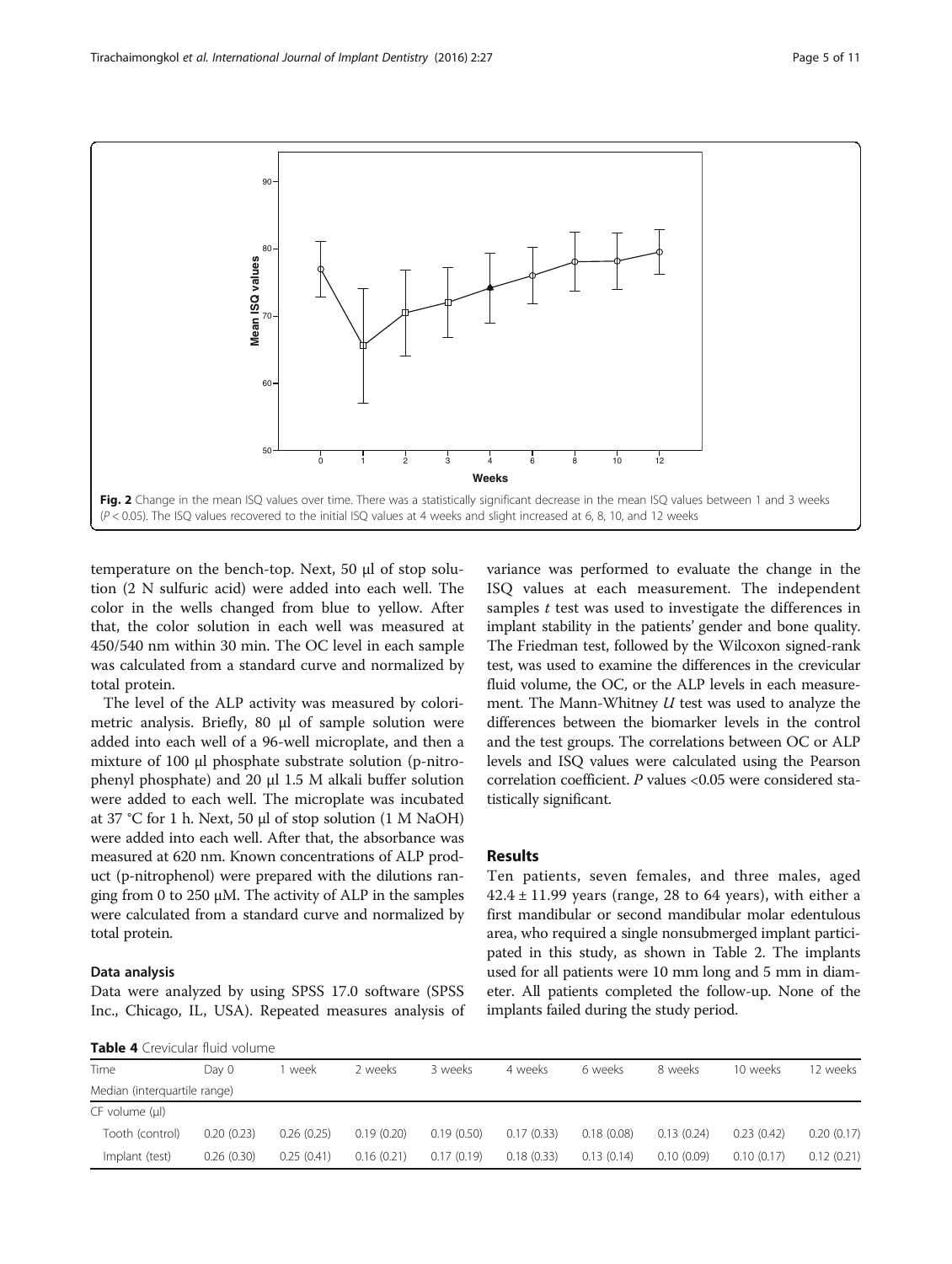

The mean ISQ values were shown in Table [3.](#page-3-0) There was a statistically significant decrease in the mean ISQ values between 1 and 3 weeks ( $P < 0.05$ ). The ISQ values recovered to the initial ISQ values at 4 weeks and slight increased at 6, 8, 10, and 12 weeks (Fig. [2](#page-4-0)). There was a significant increase in the mean ISQ values at 6, 8, 10, and 12 weeks when compared with 3 weeks. The mean lowest ISQ values, recorded at 1 week, were 65.6 ± 2.70. According to the independent samples  $t$  test, there were no statistically significant differences in the mean ISQ values with gender and bone quality.

The median values of the GCF and PICF volume are shown in Table [4.](#page-4-0) At the implant site (test group), the PICF volume continuously decreased with time (Fig. 3). However, according to the Friedman test, there were no significant differences in the median values of the crevicular fluid volume in the control or the test group at each measurement.

Both ALP and OC molecules were detectable in GCF and PICF samples. The median values of the ALP and OC levels are shown in Table 5. In the control group, there was no significant difference in the ALP or the OC

| Time                         | Day 0     | week      | 2 weeks   | 3 weeks   | 4 weeks   | 6 weeks   | 8 weeks   | 10 weeks  | 12 weeks  |
|------------------------------|-----------|-----------|-----------|-----------|-----------|-----------|-----------|-----------|-----------|
| Median (interguartile range) |           |           |           |           |           |           |           |           |           |
| ALP level                    |           |           |           |           |           |           |           |           |           |
| (nM/µg protein)              |           |           |           |           |           |           |           |           |           |
| Tooth (control)              | 175 (215) | 203 (308) | 148 (269) | 143 (112) | 266 (427) | 145 (96)  | 181 (148) | 191 (263) | 107 (128) |
| Implant (test)               | 230 (238) | 139 (139) | 157 (293) | 108 (134) | 166 (434) | 179 (251) | 147 (296) | 157 (201) | 151 (968) |
| OC level                     |           |           |           |           |           |           |           |           |           |
| (pg/µg protein)              |           |           |           |           |           |           |           |           |           |
| Tooth (control)              | 30(42)    | 19 (56)   | 40 (92)   | 31 (34)   | 29 (48)   | 23(31)    | 50 (49)   | 40 (78)   | 28 (47)   |
| Implant (test)               | 7(15)     | 16 (69)   | 15(81)    | 68 (46)   | 37 (79)   | 52 (105)  | 94 (292)  | 91 (87)   | 59 (94)   |
|                              |           |           |           |           |           |           |           |           |           |

Table 5 Crevicular fluid ALP and OC levels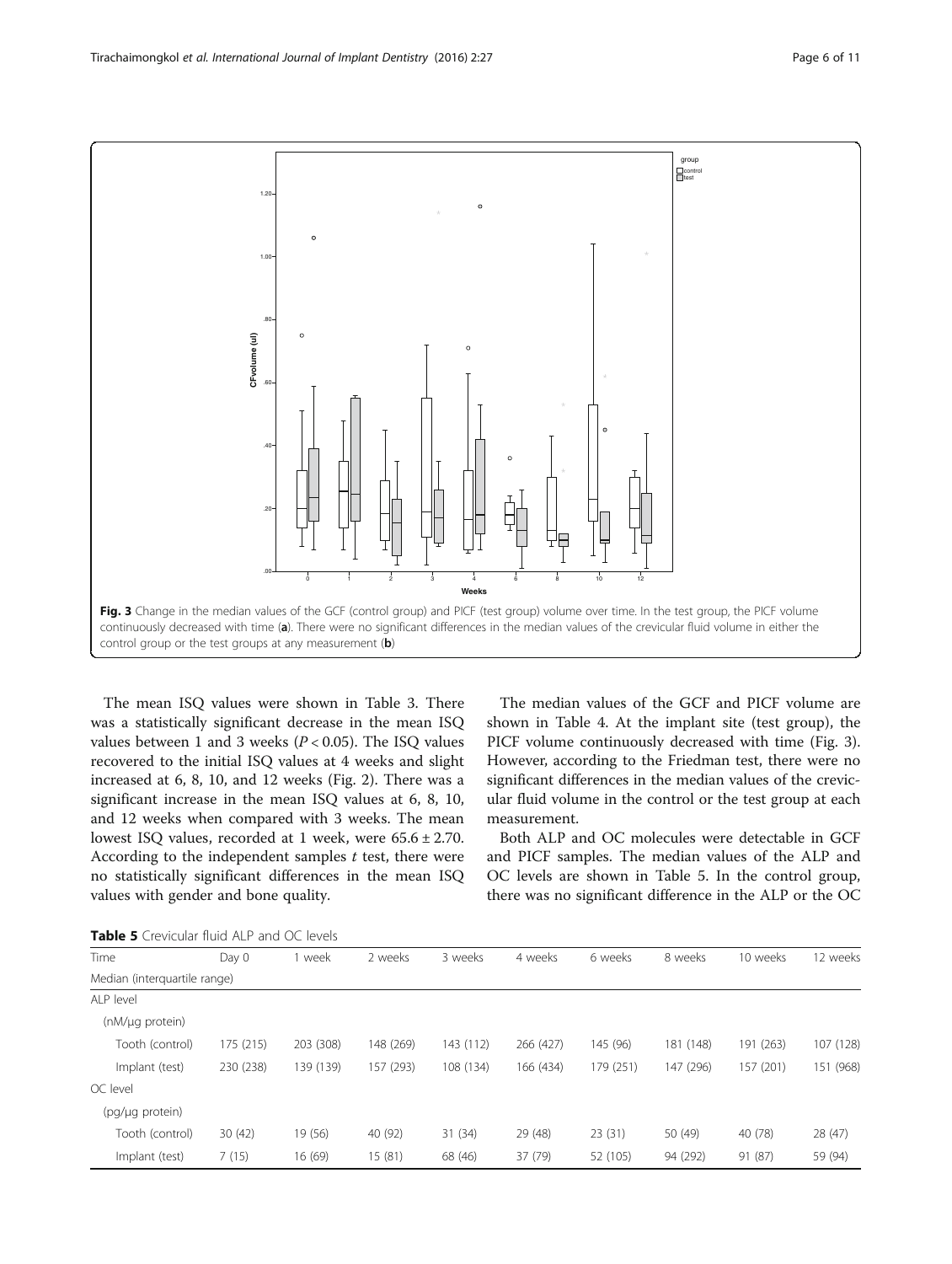

levels at each measurement. In the test group (implant site), the ALP level decreased at 1–4 weeks and then increased at 6, 8, 10, and 12 weeks (Fig. 4). However, according to the Friedman test, there was no statistically significant difference in the ALP level of the test group at each measurement. Furthermore, according to the Mann-Whitney  $U$  test, there was no statistically significant difference in the ALP level between the control and the test group at each measurement.

At the implant site, the OC level continuously increased with time. According to the Friedman followed by Wilcoxon signed-rank tests, there was statistically significant increase in the OC level at 6, 8, 10, and 12 weeks when compared with 1 week  $(P < 0.05$ , Fig. 5). Furthermore, according to the Mann-Whitney U test, there was a statistically significant difference in the OC level between the control and the test group at 6, 8, 10, and 12 weeks.

Correlations between ALP or OC levels and ISQ values were examined, as shown in Figs. [6](#page-7-0) and [7](#page-7-0). During 1–12 weeks, there was a statistically significant correlation between ALP levels at the implant site and ISQ values ( $r = 0.226$ ;  $P < 0.05$ ). There was a statistically significant correlation between OC levels at the implant site and ISO values at  $1-12$  weeks  $(r = 0.245; P < 0.05)$ . Correlations between ALP and OC levels are shown in Fig. [8](#page-8-0). At all measurements from week 1 to week 12, the ALP levels were moderately correlated with the OC levels at the implant site, the control site, and the pooled samples of the control and implant sites  $(r = 0.615,$ 0.602, and 0.521, respectively,  $P < 0.001$ ).

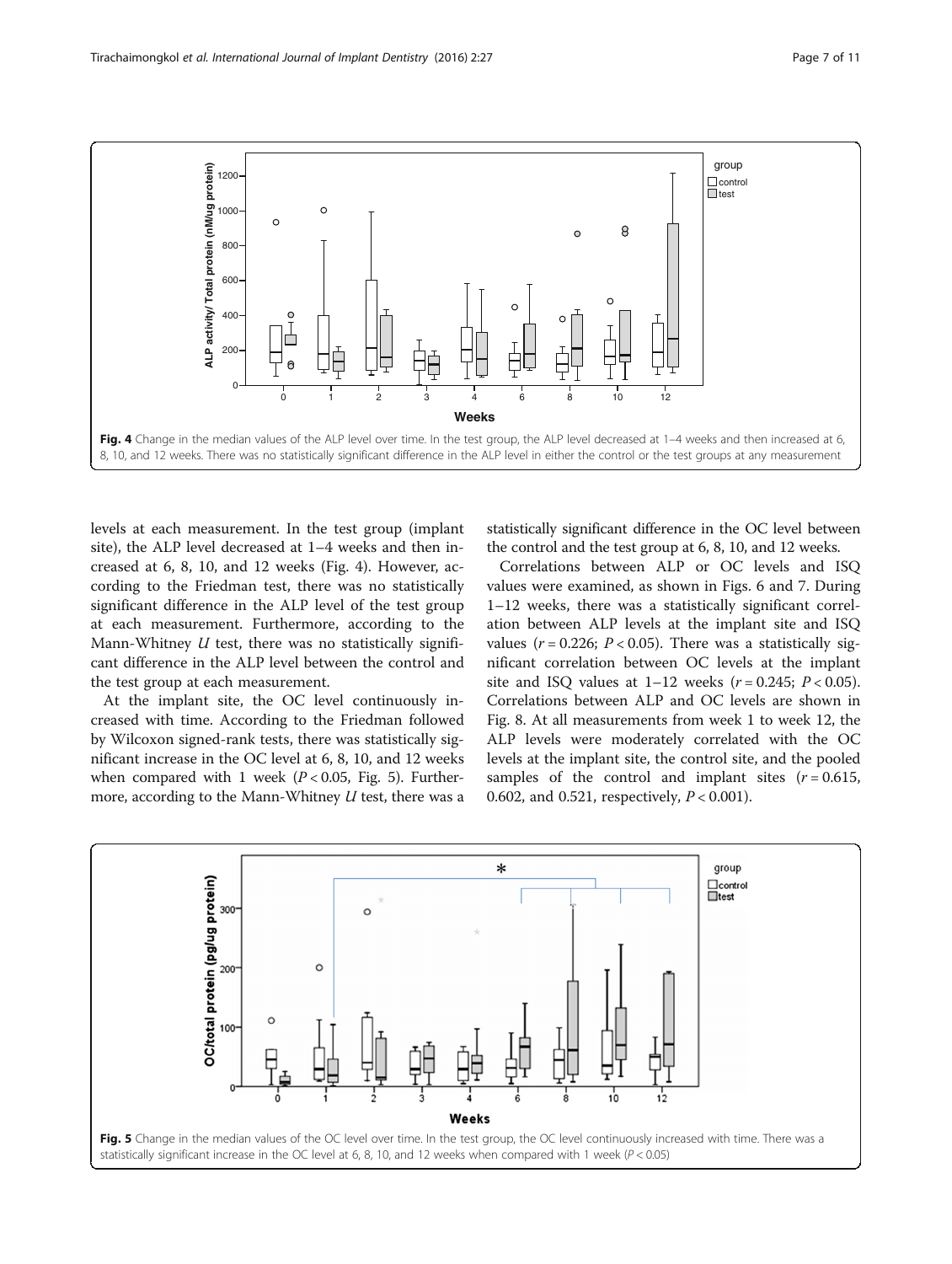Fig. 6 There were weakly significant and positive correlations between the ALP or OC levels and ISQ values at all measurements from week 1 to week 12. At the implant site, the ALP levels in nM/μg protein (a) or the OC levels in pg/μg protein (b) were associated with ISQ values

**ISQ values** 

# **Discussion**

The results of this study show that, at the time of implantation, the ISQ values ranged between 67.5 and 83. The mean initial ISQ value was  $77.0 \pm 1.32$ . These findings are in harmony with those of previous studies [[16](#page-9-0), [18\]](#page-9-0). Tallarico et al. (2011) reported that the macrodesign of dental implant affects the primary anchorage [[16](#page-9-0)]. They suggested that the high initial ISQ value is a factor in making decisions about immediate loading on dental implants. The three-thread-design implants used in this study showed a high primary stability (ISQ value ≥65 to 70).

In the first 3 weeks, the mean ISQ values decreased and then increased and reached the initial values in the fourth week. The values then constantly increased in the following weeks. The lowest ISQ value in an implant was 51.5, found in the first week, and the highest value was 84, found in the tenth week. These results are in harmony with the findings of other clinical studies in that the ISQ values decreased within the first 3 weeks after implantation, and then increased and reached the initial values in the following weeks [\[17,](#page-9-0) [25\]](#page-10-0). These findings advise the presence of an interval between primary and secondary stability. An animal study, using a bone chamber model, which investigated the different phases of wound healing surrounding dental implants, showed that in areas of primary stability at the pitch region of the implant, osseointegration occurred after a resorptive process [[26](#page-10-0)]. Thus, the primary mechanical stability was destroyed for a short period of time. However, the results of another study showed no difference in the ISQ values over 12 weeks [[18](#page-9-0)].

In considering the median values of the crevicular fluid volume, it was demonstrated that the PICF volume continuously decreased with time. This finding is in harmony with the result of a recent clinical study that



œ ൙ ക്  $\circ$ 

ISQ values

 $\circ$ 

œ

 $\sim$ 

 $r = 0.226$ ;  $p < 0.05$ 

 $\circ$ 

 $r = 0.245$ ;  $p < 0.05$ 

 $\circ$ 

a

<span id="page-7-0"></span>150

ALPT (nM/ug protein)

OCT (pg/ug protein)

 $200$ 

50

b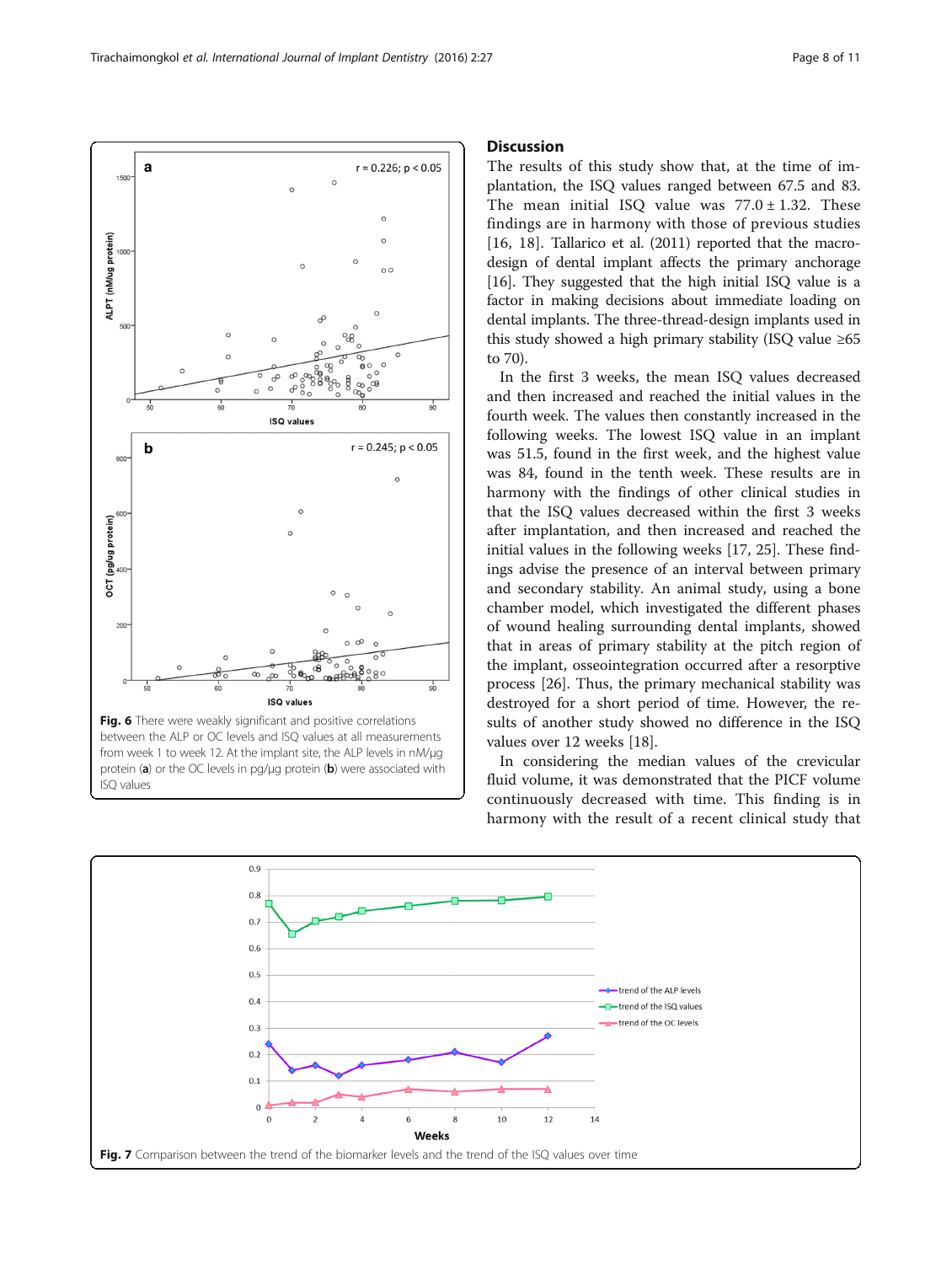investigated the differences between peri-implant and periodontal wound healing [[27\]](#page-10-0). That study showed that PICF volume decreased significantly from week 1

Osteocalcin or bone gamma-carboxyglutamate protein is a noncollagenous protein in the bone matrix. It is a small (6000 Da) polypeptide. Monjo et al. [\[30](#page-10-0)] studied 372 implants in 93 rabbits, and suggested that osteocalcin is the best biological marker for implant osseointegration after 4-week healing periods. In our study, there were statistically significant increases in the OC level at 6, 8, 10, and 12 weeks when compared with 1 week. These results are similar to those of previous clinical studies. Slotte et al. [[31](#page-10-0)] studied gene expression of bone healing in PICF using a quantitative real-time PCR technique [[31](#page-10-0)]. Their pilot study demonstrated that gene expression for OC was high 7 weeks after implant placement. Prati et al. [[32](#page-10-0)] studied the release of bone markers during the osseointegration period using the Luminex assay. They revealed that OC level was high 8 weeks after implant placement in their nonloaded group.

Regarding the relationship between the ISQ values and ALP or OC levels, although the ISQ values were weakly correlated with the bone markers  $(r = 0.226$  for ALP level and  $r = 0.245$  for OC level,  $P = 0.05$ ), there were significant and positive correlations between the ISQ values and ALP or OC levels at all measurements from week 1 to week 12. These results are in harmony with the findings of a previous clinical study that investigated gene expression of bone markers in PICF [\[31](#page-10-0)]. That pilot study showed that ALP gene expression was correlated with RFA at week 4 ( $r = 0.44$ ,  $P = 0.03$ ), and OC gene expression was correlated with RFA at week 2 ( $r = 0.5$ ,  $P = 0.04$ ). To our knowledge, correlations of the ISQ value with the bone markers which were detected at protein level in PICF are reported for the first time.

Vogel and Marcotte [[33\]](#page-10-0) suggested that the correlation between mRNA and protein quantities is approximately

<span id="page-8-0"></span>

to week 3. Alteration of the gingival fluid volume and contents occur according to the condition of the tissues surrounding the teeth. The presence of inflammation increases the gingival fluid volume. Also, changes in peri-implant crevicular fluid contents and volume result from the condition of the peri-implant tissue.

The main sources of ALP in GCF are neutrophils, bacteria within dental plaque, fibroblasts, and osteoblasts [[28\]](#page-10-0). Plagnat et al. [[29](#page-10-0)] suggested that longitudinal monitoring of ALP in PICF might confirm its possible use as a marker of implant failure. Considering the change in the median values of the ALP level over time, in the test group, the ALP level decreased at 1–4 weeks and then increased at 6, 8, 10, and 12 weeks. These results are similar to those of a previously reported animal study of gene expression of ALP during the osseointegration period [[30\]](#page-10-0). However, no significant differences in the ALP level were noted over time. This may be due to the variation of ALP sources in PICF and/or the small sample size at each measurement in this study.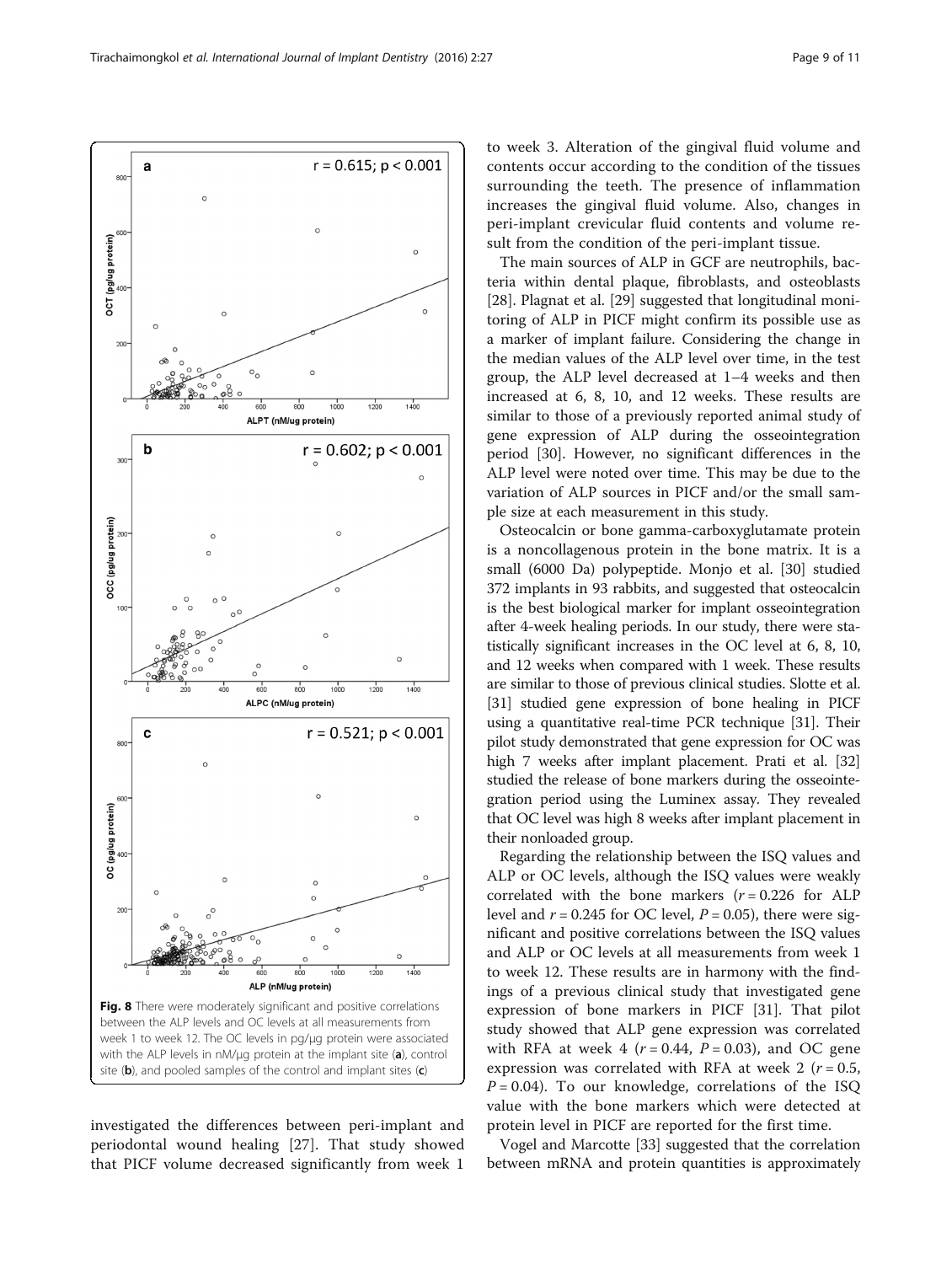<span id="page-9-0"></span>40%. As there are many mechanisms between transcription and translation, especially in human cell and protein stability, at the gene expression level, the transcription data is beneficial in making decisions about molecular candidates for future studies at the protein level. The colorimetric assay and ELISA techniques utilized in this study have many advantages, such as sensitivity, specificity, speed, and compatibility with standard clinical laboratory equipment [[34](#page-10-0)]. These techniques can be routinely applied in clinical situations. Although the high sensitivity and specificity of the quantitative, real-time, polymerase chain reaction are justified [[35\]](#page-10-0), the limitations of this technique are the sensitive nature of the work and the cost of the chemicals and equipment.

# Conclusions

Within the limitations of this study and cautious interpretation due to small number of implants/patients, the ISQ values were weakly correlated with both ALP and OC molecules in PICF during the healing period. The results also show that osteocalcin may be used as a biological marker for monitoring implant healing at 6, 8, 10, and 12 weeks after implant placement. The ISQ values showed high stability of dental implants used over the healing period.

#### Acknowledgements

The authors acknowledge Mrs. Yupaporn Kiatsakulcharoen and Miss Kamolwan Mangkalad, the Center of Excellent for Dental Implantology, Chiang Mai University for clinical assistance, Mr. Aitthiphon Chongchai, the Department of Biochemistry, Faculty of Medicine Chiang Mai University for laboratory assistance, Dr.Thanapat Sastraruji, Faculty of Dentistry, Chiang Mai University for statistical consultation, and Dr. M. Kevin O Carroll, Professor Emeritus of the University of Mississippi School of Dentistry, USA, and Faculty Consultant at Chiang Mai University Faculty of Dentistry, Thailand, for critical reading of this manuscript. This study was supported by Chiang Mai University research fund.

#### Authors' contributions

CT and PP have made substantial contributions to analysis and interpretation of data and in drafting the manuscript. RPA and KP have been involved in drafting the manuscript and revising it critically for important intellectual content and also have given final approval of the version to be published. All authors read and approved the final manuscript.

#### Authors' information

Choknapa T is a Master student in Center of Excellence for Dental Implantology, Faculty of Dentistry, Chiang Mai University, Thailand. Peraphan P is a researcher in Thailand Excellence Center for Tissue Engineering and Stem Cells, Department of Biochemistry, Faculty of Medicine, Chiang Mai, Thailand. Reichart PA is a professor in Department of Oral Medicine, Dental Radiology and Oral Surgery, Center for Dental, Oral and Maxillary Medicine, Charite – University of Medicine, Berlin, Germany. Khongkhunthian P is an associate professor in Center of Excellence for Dental Implantology, Faculty of Dentistry, Chiang Mai University, Thailand.

#### Competing interests

Authors Choknapa Tirachaimongkol, Peraphan Pothacharoen, Peter A. Reichart and Pathawee Khongkhunthian states that there are no conflicts of interest.

#### Author details

<sup>1</sup> Center of Excellence for Dental Implantology, Faculty of Dentistry, Chiang Mai University, Suthep sub-district, A. Muang, Chiang Mai 50200, Thailand. <sup>2</sup>Department of Biochemistry, Faculty of Medicine, Thailand Excellence Center for Tissue Engineering and Stem Cells, Chiang Mai, Thailand. <sup>3</sup>Department of Oral Medicine, Dental Radiology and Oral Surgery, Center for Dental, Oral and Maxillary Medicine, Charite – University of Medicine, Berlin, Germany.

## Received: 14 September 2016 Accepted: 18 November 2016 Published online: 08 December 2016

#### References

- 1. Albrektsson T, Brånemark PI, Hansson HA, Lindström J. Osseointegrated titanium implants. Requirements for ensuring a long-lasting, direct bone-toimplant anchorage in man. Acta Orthop Scand. 1981;52:155–70.
- 2. Khongkhunthian P. Implant features. In: Khongkhunthian P, editor. PW Plus Thai Dental Implant. Bangkok: STZ Mospace design; 2015. p. 12.
- 3. Lacey DL, Timms E, Tan HL, Kelley MJ, Dunstan CR, Burgess T, Elliott R, Colombero A, Elliott G, Scully S, Hsu H, Sullivan J, Hawkins N, Davy E, Capparelli C, Eli A, Qian YX, Kaufman S, Sarosi I, Shalhoub V, Senaldi G, Guo F, Delaney. Osteoprotegerin ligand is a cytokine that regulates osteoclast differentiation and activation. Cell. 1998;93:165–76.
- 4. Martin TJ, Sims NA. Osteoclast-derived activity in the coupling of bone formation to resorption. Trends Mol Med. 2005;11:76–81.
- 5. Davies JE. Understanding peri-implant endosseous healing. J Dent Educ. 2003;67:932–49.
- 6. Davies JE. Mechanisms of endosseous integration. Int J Prosthodont. 1998;11:391–401.
- 7. Celeste AJ, Rosen V, Buecker JL, Kriz R, Wang EA, Wozney JM. Isolation of the human gene for bone gla protein utilizing mouse and rat cDNA clones. EMBO J. 1986;5:1885–90.
- 8. Junqueira PA, da Fonseca AM, Bagnoli VR, Giannella-Netot D, Mangueira CL, Coimbra CN, Pinotti JA. Comparison of bone remodeling indicators in climacteric women. Int J Fertil Womens Med. 2002;47:174–81.
- 9. Ohishi T, Takahashi M, Kushida K, Hoshino H, Tsuchikawa T, Naitoh K, Inoue T. Changes of biochemical markers during fracture healing. Arch Orthop Trauma Surg. 1998;118:126–30.
- 10. Taniguchi T, Matsumoto, T, Shindo H. Changes of serum levels of osteocalcin, alkaline phosphatase, IGF-I and IGF-binding protein-3 during fracture healing. Injury. 2003;34:477–479.
- 11. Sharma U, Pal D, Prasad R. Alkaline phosphatase: an overview. Indian Journal of Clinical Biochemistry. 2014;29:269–278.
- 12. Cehreli MC, Karasoy D, Akca K, Eckert SE. Meta-analysis of methods used to assess implant stability. Int J Oral Maxillofac Implants. 2009;24:1015–32.
- 13. Meredith N, Shagaldi F, Alleyne D, Sennerby L, Cawley P. The application of resonance frequency measurements to study the stability of titanium implants during healing in the rabbit tibia. Clin Oral Implants Res. 1997;8:234–43.
- 14. Bischof M, Nedir R, Szmukler-Moncler S, Bernard JP, Samson J. Implant stability measurement of delayed and immediately loaded implants during healing. Clin Oral Implants Res. 2004;5:529–39.
- 15. Sim CPC, Lang NP. Factors influencing resonance frequency analysis assessed by Osstell mentor during implant tissue integration: I. Instrument positioning, bone structure, implant length. Clin Oral Implants Res. 2010;21:598–604.
- 16. Tallarico M, Vaccarella A, Marzi GC, Alviani A, Campana V. A prospective case-control clinical trial comparing 1- and 2-stage Nobel Biocare TiUnite implants: resonance frequency analysis assessed by Osstell Mentor during integration. Quintessence International. 2011;42:635–644.
- 17. Ersanli S, Karabuda C, Beck F, Leblebicioglu B. Resonance frequency analysis of one-stage dental implant stability during the osseointegration period. J Periodontol. 2005;76:1066–71.
- 18. Yang SM, Shin SY, Kye SB. Relationship between implant stability measured by resonance frequency analysis (RFA) and bone loss during early healing period. Oral Surg Oral Med Oral Pathol Oral Radiol Endod. 2008;105:12–9.
- 19. Boronat López A, Balaguer Martínez J, Lamas Pelayo J, Carrillo García C, Peñarrocha Diago M. Resonance frequency analysis of dental implant stability during the healing period. Med Oral Patol Oral Cir Bucal. 2008;13:E244–7.
- 20. Guler AU, Sumer M, Duran I, Sandikci EO, Telcioglu NT. Resonance frequency analysis of 208 Straumann dental implants during the healing period. J Oral Implantol. 2013;39:161–7.